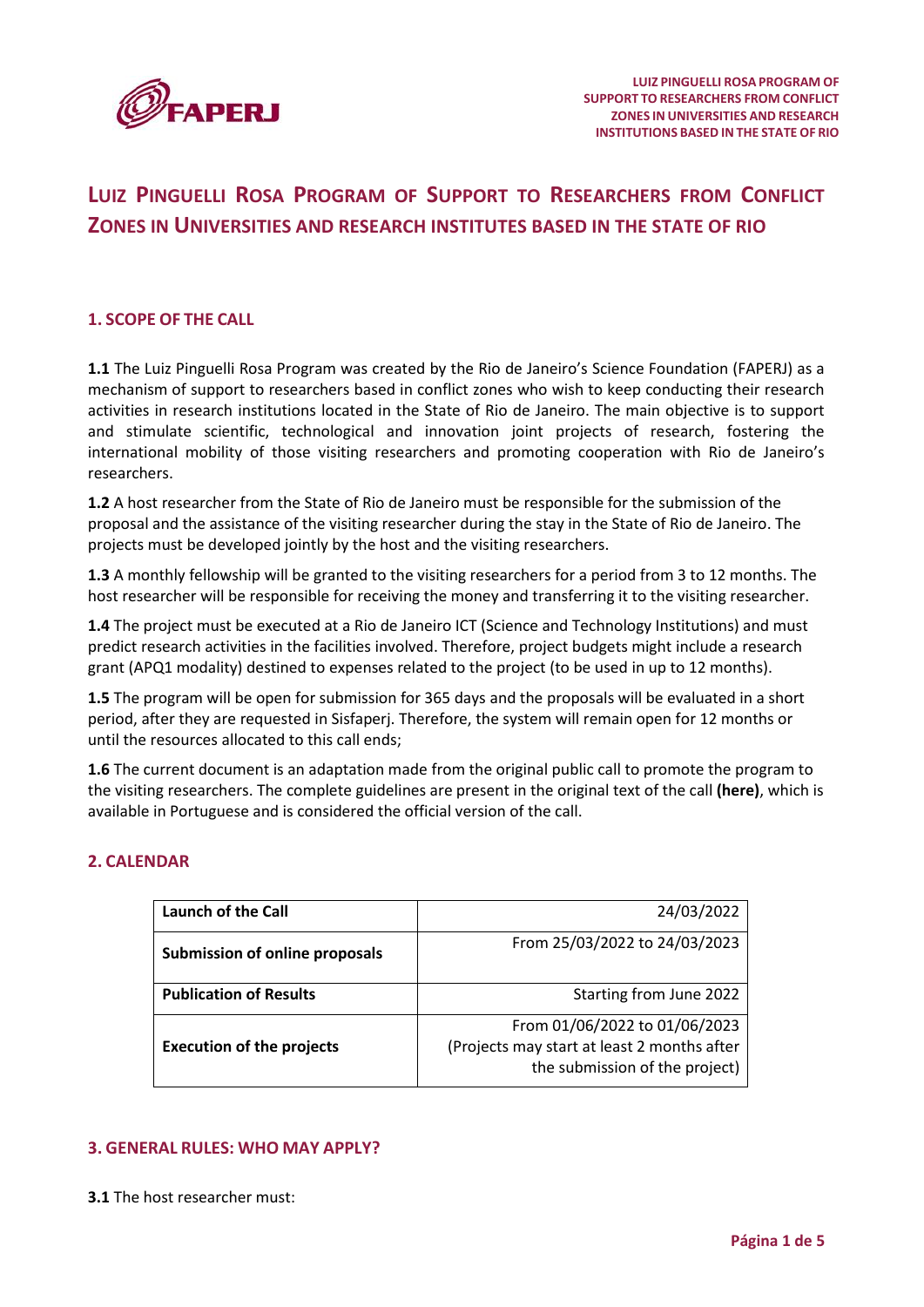

• Be the official proponent, the one responsible for requesting and submitting the project proposal.

• Nominate the visiting researcher/foreign candidate in the proposal and monitor and assist the visiting researcher during the stay. All funds will be deposited in the host researcher account and the monthly fee must be transferred to the visiting researcher in each month of the duration of the project.

• For this modality, the types of eligible applicants are: Researchers with a PhD degree, Cientistas do Nosso Estado e Jovens Cientistas do Nosso Estado. Other types of applicants will not be accepted by the system;

• Have the CV updated on the Lattes Platform;

• Have an employment or statutory relationship with an educational or research institution based in the state of Rio de Janeiro where the project will be carried out;

• Possess authorization (in writing) from the Rio de Janeiro host institution where the research activities will be carried out;

• Detail the activities planned for the visiting research during the intended research period.

**3.2** The visiting researcher must:

• Have an academic or institutional employment relationship in an institution located in conflict zones, proved by a letter from the institution or any other evidential document that might state this fact;

• Not have an employment or statutory relationship in a teaching and research institution based in the state of Rio de Janeiro;

• Demonstrate the ability to train new researchers;

• Have full dedication to the research project. If there is an employment or statutory relationship in another Brazilian teaching and research institution, a document proving the complete release of this relationship for the development of the research project must be attached;

• Be responsible for autonomously organize and manage his/her stay in the State of Rio de Janeiro. The host researcher may transfer the funds and try to facilitate the stay for the visiting researcher, but procedures related to the stay must be resolved by the visiting researchers.

• Deliver an activity report of the project activities performed, after one month of the end of the project.

# **4. PROPOSAL RULES AND DETAILS**

• Proposals to be supported by FAPERJ must comply with the criteria and rules of the International Mobility Scholarship and the modality of Research Assistance – APQ1;

• It must be forwarded by the proponent, in this case the host researcher, with the consent of the coordination of the Graduate Program (PPG) to which he and the visiting researcher will be linked;

• It must be written in Portuguese and English and contain publishable summaries in Portuguese/English;

• It must contain a project developed jointly between a researcher linked to ICTs (science and technological institutions) based in the state of Rio de Janeiro and the visiting researcher from the conflict zone, describing the educational and research activities that will be carried out during the project and informing the expected dates of stay.

• The project must, mandatorily, include at least one lecture destined to the general public or a scientific dissemination activity. FAPERJ may eventually ask the visiting researcher or the host researcher to carry out a lecture or scientific activity within the scope of its scientific activities;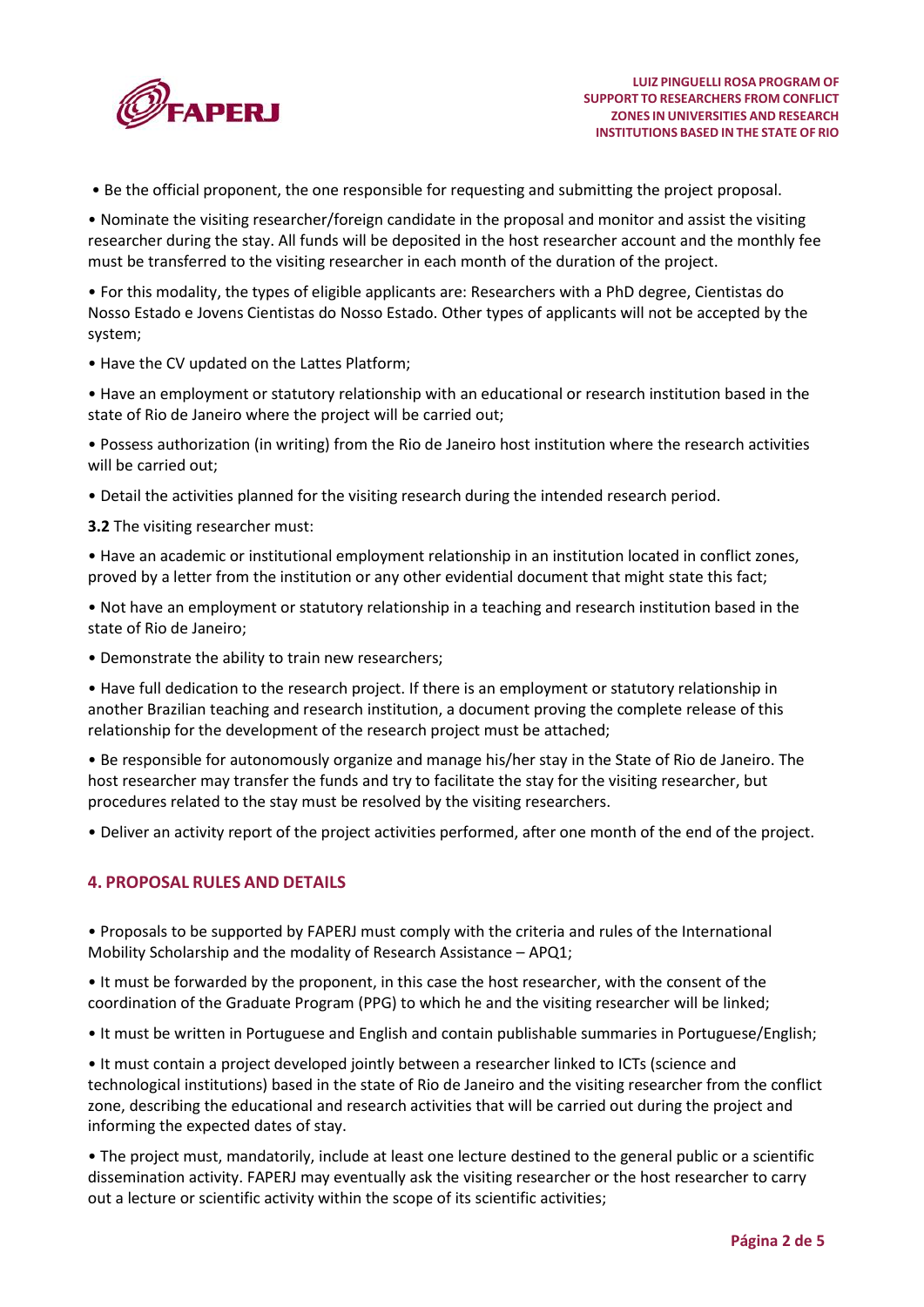

• The proposal must be presented by the host researcher to the direction host institution for approval. The host researcher responsible for the project must be committed to participate in the project joint activities developed and must guarantee the necessary conditions for welcoming the visiting researcher according to the defined work program of the project;

• The selection committee emphasizes that the project must be jointly designed by the host researcher and the visiting researcher, especially in the matter of choosing the dates of stay, the necessary logistics depending on the nature and expectations of the project and the availability of existing resources in terms of communication or valuing the activities carried out;

• While in Brazil, the demands of the foreign professor will be the responsibility of the host professor, and FAPERJ will only be responsible for making the payment of the funds;

• The period of stay must be chosen in agreement with the host researcher and accordingly to the Brazilian calendar (out of the university vacation period, considering the commitments of the host research during the year, inside the host institution or not;

• The stay may start from June 2022. The dates informed in the project may be modified exceptionally, within the period defined in items 7.5 and 7.6 of the original call (here). Selected researchers who wish to postpone their arrival to the following year will automatically lose the benefit of approval in this call;

• The project must present a detailed execution schedule for 12 (twelve) months, which must include the mobility period of the foreign researcher, which may last from 3 to 12 months;

• The project schedule must consider a period of execution starting at least 2 months after the date of submission of the proposal in SisFaperj, taking into account the internal procedures necessary for the evaluation of the proposal and other administrative procedures related to the granting of aid and scholarships in the continuous flow system;

• The grantees must systematically inform FAPERJ about public activities within the scope of the program, such as lectures, seminars, debates of ideas, etc.;

• The indication of the visiting researcher must be very clear on the project text and its curriculum vitae must be attached to the proposal. Each host researcher may only indicate one visiting researcher per proposal;

• Present the description of the research project to be developed, detailing, in general terms, the work plan, and containing:

a) Clarity in the objective of research;

b) Justification demonstrating the importance of the project for the institution, as well as the consolidation of a line of research and/or technological development or area of concentration;

c) Description of the methods to be used;

d) Compatibility of the schedule of execution of the activities predicted, containing specification of the goals and the foreseen actions;

e) Intended results;

f) Bibliographic references;

g) The project execution team, with their respective degrees and eventual collaborators: undergraduate scientific students, postgraduate students, researchers, technicians and collaborating/ partner institutions that have provided formal written consent, which must be kept under the custody of the Project's coordinator;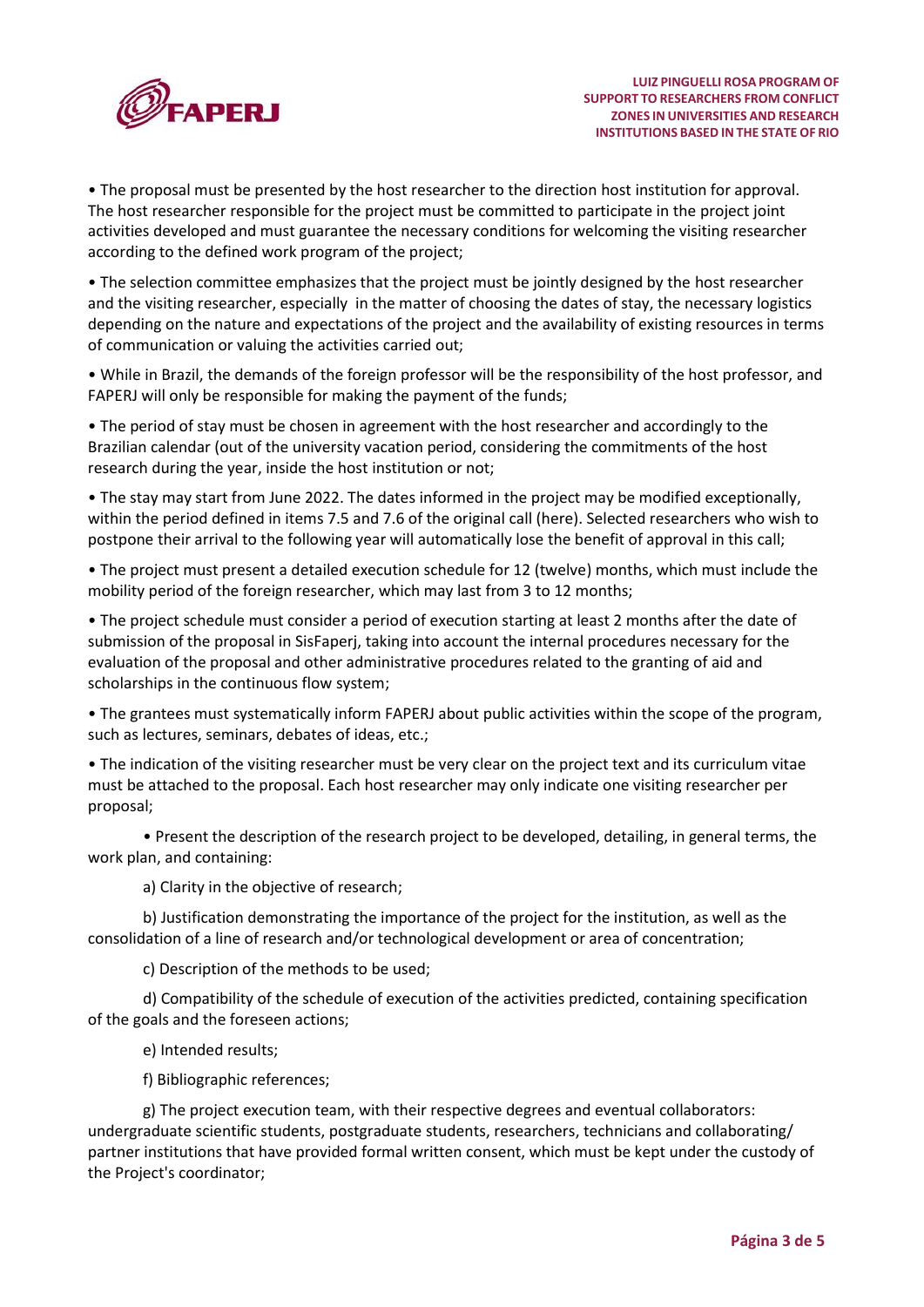

h) The physical and technological infrastructures, already available at the host institution or to be installed in order to achieve the project objectives, as foreseen in the work plan and schedule presented;

i) Other information deemed relevant;

j) Up to 10 pages.

**4.2** It is not allowed to accumulate other funding from a Brazilian agency for the same purpose, and it is the responsibility of the beneficiary to request its suspension or cancellation, if that is the case;

**4.3** FAPERJ reserves the right to suspend or cancel the grant and assistance at any time, depending on the project's withdrawal without the Foundation's due agreement or resulting from any situation considered discreditable. Situation in which the return of the public investment made will be required

# **5. FINANCIAL RESOURCES AND PROJECT SCHEDULE**

**5.1** The resources allocated by FAPERJ to finance this call are in the order of up to BRL 10,000,000.00 (ten million reais), including research grants and monthly fellowships defined in FAPERJ's budget schedule;

**5.2** The maximum amount allowed for each individual request is of BRL 200,200.00 (two hundred thousand and two hundred reais), related to up to BRL 70,000.00 for a basic research grant and up to BRL 130,200.00 destined to the mobility of a visiting researcher for a period from 3 to 12 months. Proposals with budgets that exceed this amount will be disqualified;

**5.3** FAPERJ reserves the right to redirect financial resources according to qualified demand and the resources available for this call;

**5.4** The deadline for the execution of each contracted proposal will depend on the period requested in each proposal, counted from the date of release of the resources.

**5.5** The financial resources related to basic research grant will be released in a single payment;

**5.6** The period for execution of the project and application of the resources is 12 months.

**5.7** The period designated for the execution of the mobility may be from 3 to 12 months and must occur between 01/06/2022 to 01/06/2024;

**5.8** The mobilities must start between 01/06/2022 to 01/06/2023;

**5.9** The period of execution of the mobility must occur within the 12-month period established for the execution of the complete proposal;

**5.10** The operation of the account opened for the receipt of funds from FAPERJ must follow the "Instructions for Granting and Use of Aid and Scholarships", as well as the "Instructions for Rendering of Accounts";

**5.11** Proposals whose budgets are not in line with the objectives of the research project may be disqualified;

### **6. FUNDABLE ITENS**

**6.1** List of fundable items:

- *6.1.1* Fundable items in the COSTING group:
- Third party services legal entity;